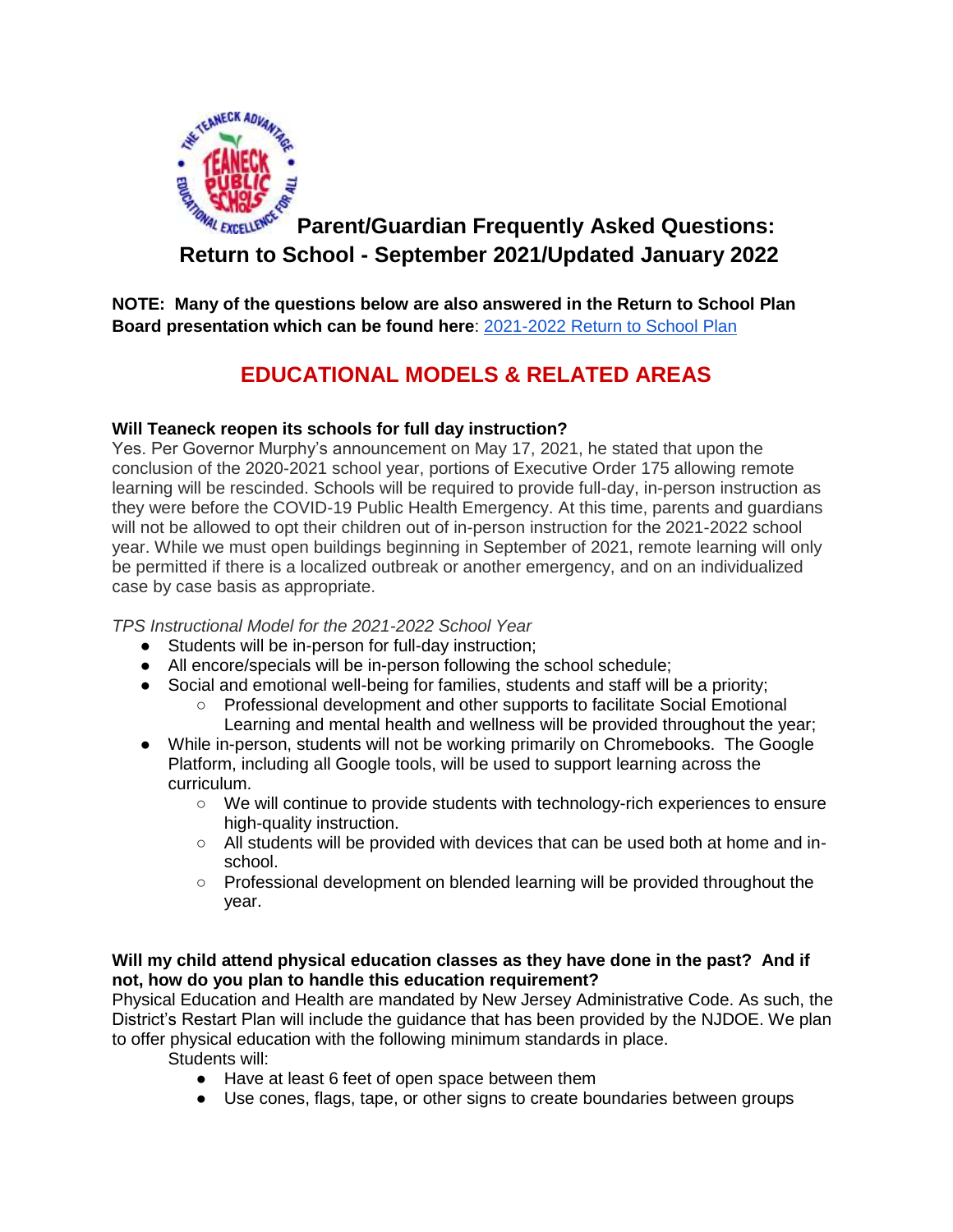● Wash hands immediately after outdoor playtime of physical activity The teachers will:

- Focus on individual physical activity such as yoga
- Sports driven activity will focus on individual skill work
- Group activities will focus on limited sharing of equipment
- Hold class outside when the weather permits

The district will:

- Stagger the use of equipment and establish frequent disinfecting protocols
- Complete an inventory of outdoor spaces (athletic fields, track, green spaces, open space, and local parks) and designate zones, use stations, mark off areas, floor markers, floor tape, poly spots, etc., to ensure separation among students (six feet for social distancing)
- Consider closing locker rooms to mitigate risk and prohibit students and staff from confined spaces with limited ventilation and/or areas with large amounts of high contact surfaces.
	- If not feasible to close, we will stagger use and clean and disinfect between use.
	- Students may be encouraged to wear comfortable clothing and safe footwear to school that allows for safe movement and is appropriate for the weather in order to participate in physical education without the use of a locker room.
- Mitigate risk, limit and/or eliminate direct contact with equipment (lessons with no equipment) and do not allow sharing of equipment. If equipment must be shared, clean and disinfect between each use.

• Designate specific areas for each class during recess to avoid cohort mixing. If virtual lessons are required:

- Google Classroom and Google Meets will be the primary mode of communication
- Lessons will focus on health, wellness and fitness

## **What if I am concerned about sending my child/children back to school? What options are available to me?**

Governor Murphy's announcement on May 17, 2021 stated that upon the conclusion of the 2020-2021 school year, portions of Executive Order 175 allowing remote learning will be rescinded. Schools will be required to provide full-day, in-person instruction as they were before the COVID-19 Public Health Emergency. At this time, parents and guardians will not be allowed to opt their children out of in-person instruction for the 2021-2022 school year. While we must open buildings beginning in September of 2021, remote learning will only be permitted if there is a localized outbreak or another emergency, and on an individualized case by case basis as appropriate.

#### **If the School or District needs to move to a virtual learning environment due to COVID-19 restrictions (per future orders from the Governor or State or Local Health Departments), will my child continue his/her education with the same teacher? And what are attendance expectations?**

If the Teaneck School District or a school building is required to move into a fully virtual learning environment, this means that no in-person instruction is taking place at the school or within the district. As such, your child will have the same teacher because the entire class, including the teacher and students, will be learning remotely.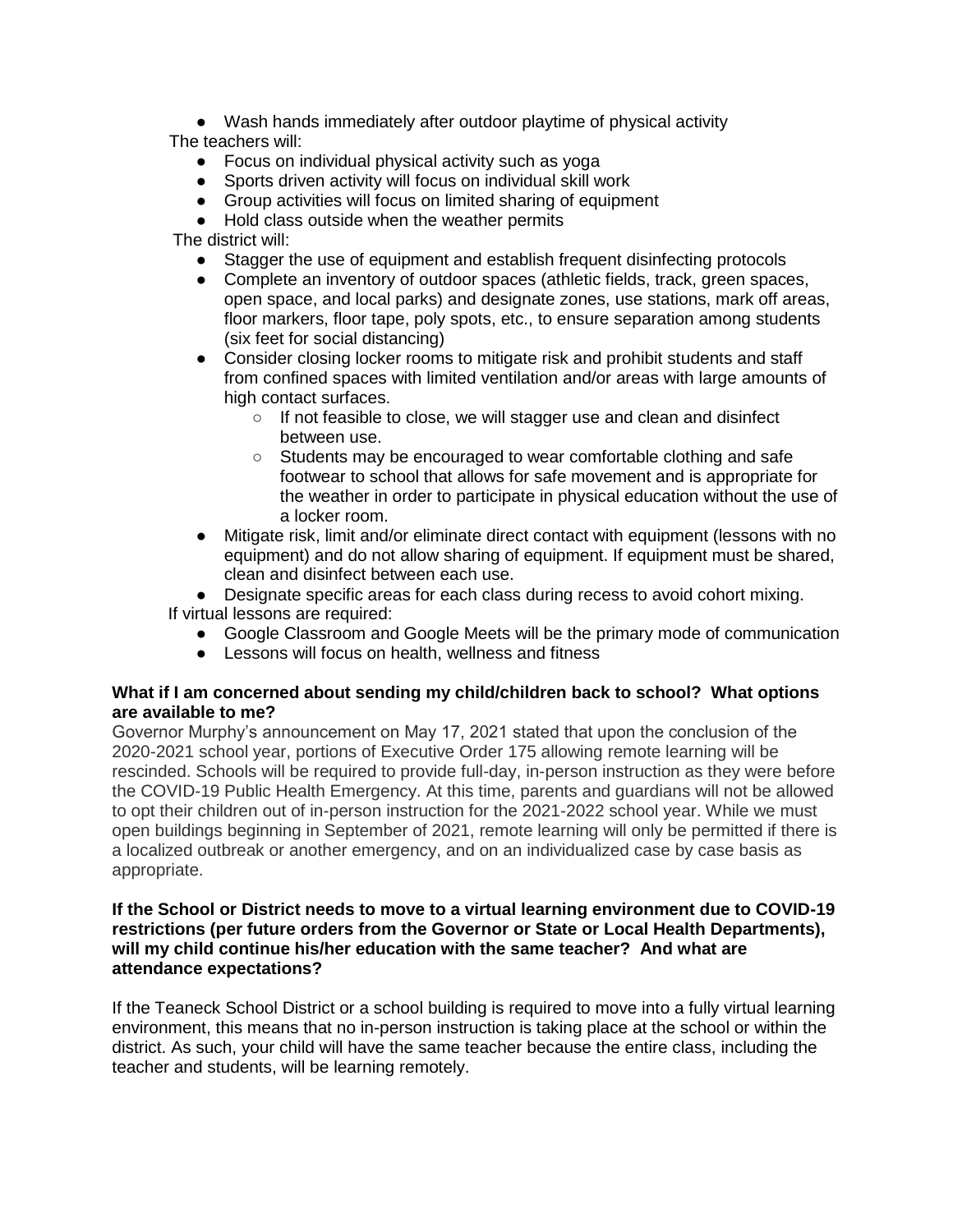Under the guidance provided by the New Jersey Department of Education via the *The Road Back: Restart and Recovery Plan for Education*, districts are required to adhere to and follow school district policies for attendance. The Teaneck School District's policies for attendance will remain consistent whether the instructional model is fully virtual or in-person. It is also important to note that all school districts must meet the 180-day school year mandate. Lastly, decisions regarding virtual learning will continue to be guided by P.L. 2020, c.27 and the district's updated emergency closure school preparedness plan.

#### **What are the instructional expectations? (E.g. Can I arrange students in groups? Can I give students hard copies? Are we expected to still use Google Classroom?)**

The Google Platform, including all Google tools, will be used to support learning across the curriculum. We will continue to provide students with technology-rich experiences to ensure high-quality instruction. Students can be seated in groups with the appropriate desk shields in place.

#### **What are the instructional expectations when a student is quarantined? When a class is quarantined? When just the teacher is quarantined?**

Virtual learning will be provided to an individual student, groups of students or entire classes excluded from school due to COVID positive status, COVID exposure, or COVID symptoms pending testing. *Virtual instruction may begin up to 24 hours after you receive the email confirmation from the district.*

The district expects all students to participate in school-based instruction if quarantined due to COVID-19 exposure or a positive test.

Students who may be quarantined due to COVID-19 exposure or a positive test will access live synchronous classroom instruction remotely via their chromebook or laptop.

If a class is quarantined due to COVID-19 exposure, instruction will be delivered to the whole class via live streamed remote instruction provided by the teacher(s) and accessed via the students' chromebook or laptop.

Teachers who are quarantined due to COVID-19 will live stream instruction into the classroom where students will access said instruction via their chromebooks or laptops.

#### **Will Technology access and support still be available to my child at no cost to the parent/guardian?**

Yes, the technology department will continue to support the staff and students throughout the school year. All staff and students will have chromebooks available to them.Technical support will be available in person or you can contact the technology department at [techhelp@teaneckschools.org](mailto:techhelp@teaneckschools.org) while at home. (Please include your child's name and school when submitting a request). We will also provide hotspots to any families who do not have reliable internet access at home.

## **SAFETY PROTOCOLS DURING SCHOOL DAY**

**What safety precautions will the District follow when we reopen?**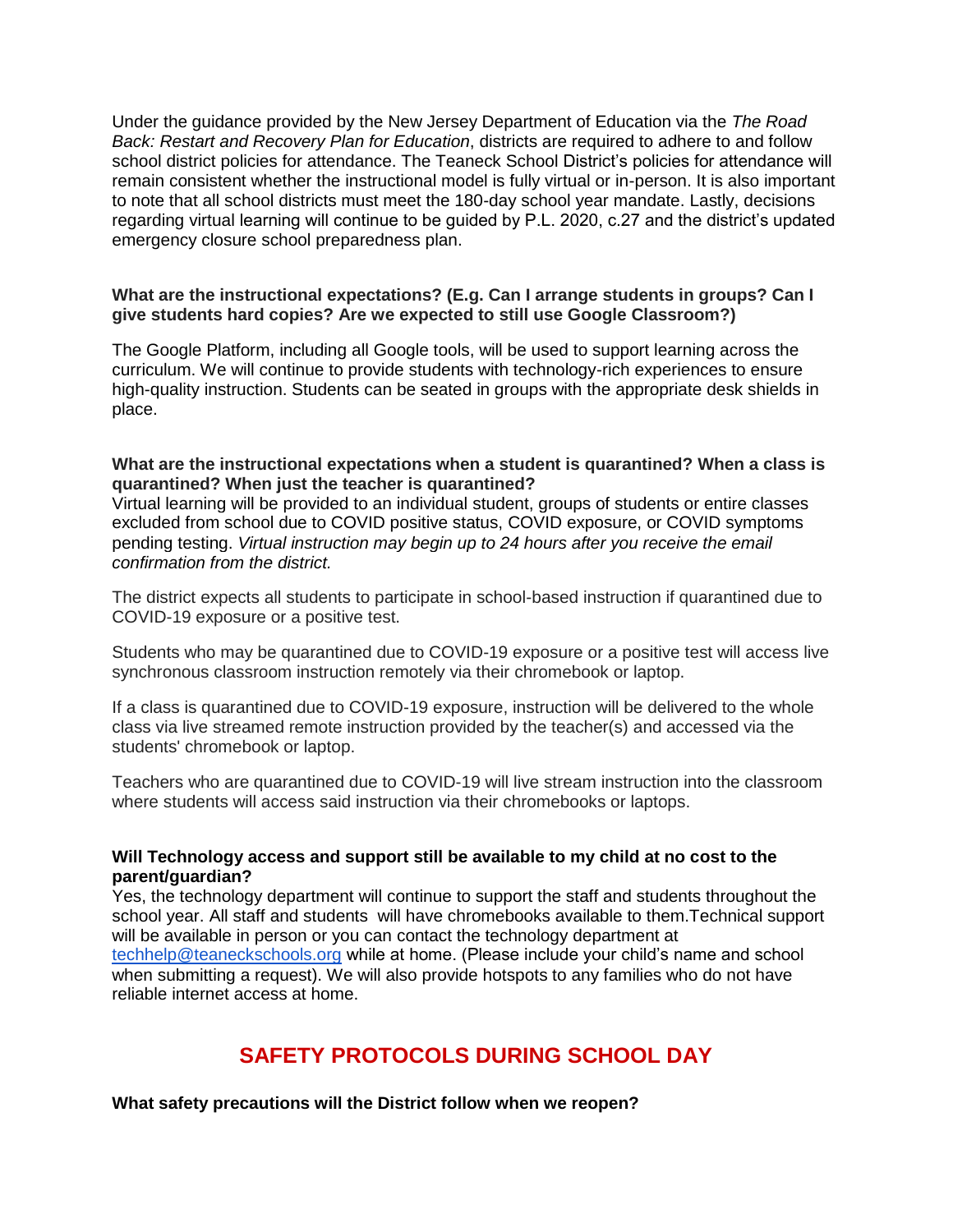Our district will follow all safety procedures set-forth from the Governor's Office, the CDC (Center for Disease Control & Prevention), the New Jersey Department of Health, and the New Jersey Department of Education. These include, but are not limited to, social distancing requirements, sanitizing, and wearing face masks.

The District will implement the following viral mitigation techniques:

- 1.) Mask will be required for all Students, Staff, and Visitors
- 2.) Desk barriers for Student desks
- 3.) All students and staff will be required to acknowledge our District Wellness Protocols at the beginning of the school year, and will be sent a reminder "COVID Health Awareness" email daily.
- 4.) Handwashing use of hand sanitizers
- 5.) Safety Guideline flyers will be given to students and posted at schools
- 6.) Lockers will be used at Teaneck High School. Middle school will assign lockers in a phase in approach during the 1st marking period
- 7.) Minimize student movement to other classrooms whenever possible
- 8.) Prevent the sharing of learning materials whenever possible
- 9.) Sanitization Procedures for classrooms, restrooms, and common areas

#### LINK TO CLEANING PROTOCOLS

https://docs.google.com/presentation/d/11QsnBNZ4OKgi5IhkrHbA\_MSRHlcDZNjnjN7SVD\_toZ [w/edit?usp=sharing](https://docs.google.com/presentation/d/11QsnBNZ4OKqi5IhkrHbA_MSRHlcDZNjnjN7SVD_toZw/edit?usp=sharing)

#### **Which safety precautions will the district provide and which will the parents/guardians need to supply for their children.**

The District will ensure that there are hand sanitizer gel (75% Alcohol) dispensers placed throughout each building. Additionally there will be safety fliers detailing social distancing, hand washing, and other safety tips, while in the school building.

We are asking parents/guardians to make sure to also ensure that your child brings personal hand sanitizer, tissues, and a face covering/mask that is comfortable for your child.

As referenced in the District's Student Wellness Attestation that parents/guardians must complete at the beginning of the year, and the daily Wellness Reminder, parents/guardians should NOT send their child/children to school if they are sick with any cold-like symptoms.

## **Will my child be required to wear a face mask all day?**

Yes, pursuant to the CDC's "*COVID-19 Prevention in K-12 Schools*" (August 5, 2021), all students, staff, and visitors will be required to wear a mask when in District buildings or District operated buses, regardless of vaccination status. Certain exceptions include when a student has a documented medical condition written in their IEP or 504 Plan that impacts the ability to wear a mask.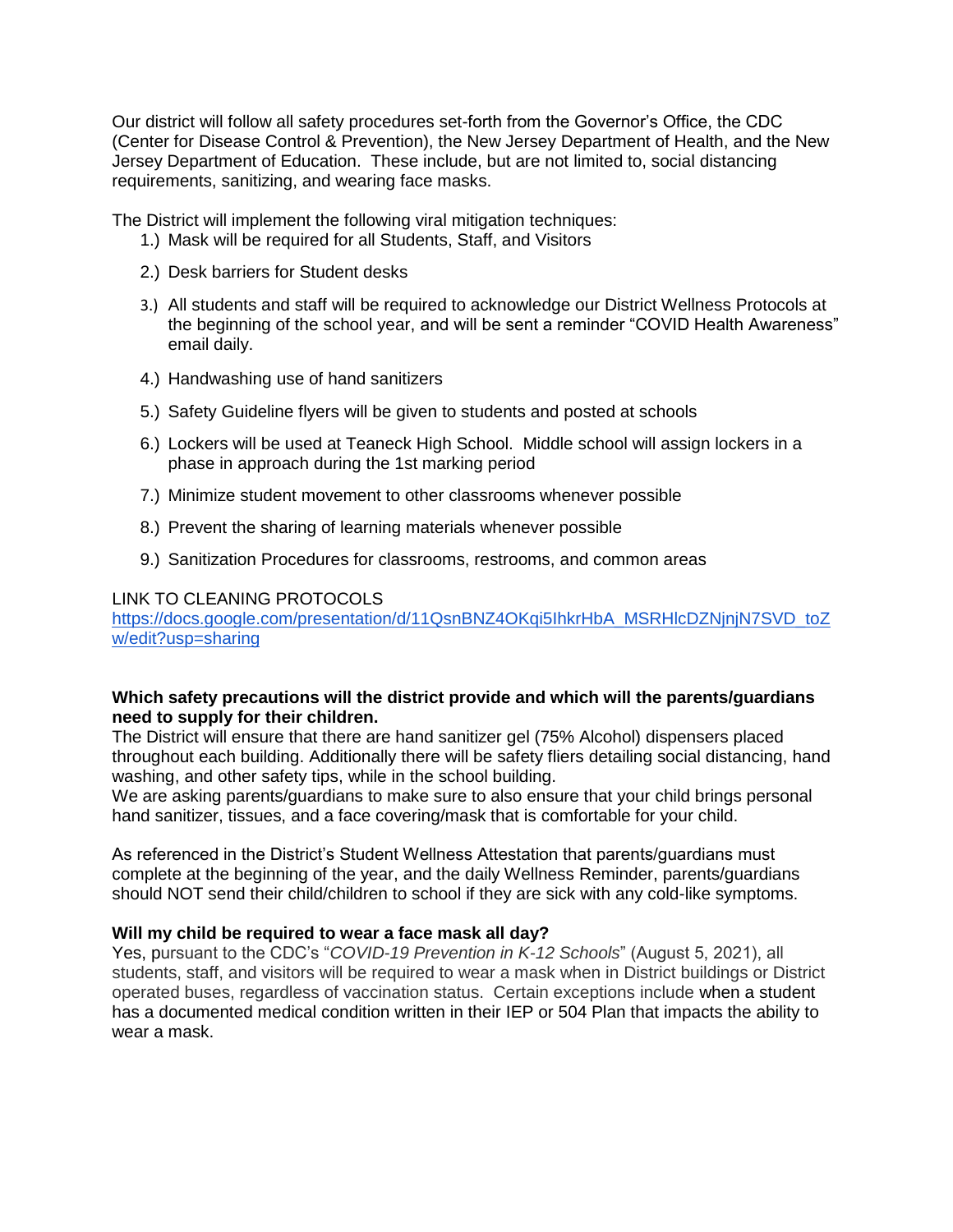#### **Will the District continue to provide breakfast and lunch to all children? How will this be distributed?**

Breakfast and lunch will be provided daily free for ALL students. Meals will be a grab & go process for each school. Meals will be prepackaged and provided to students. Each school has developed a process for serving and seating of students for the designated lunch session(s).

#### **Will there be any changes to security protocols including visitors to the schools?**

Yes, although Parents may need to come to their child's school for arrival and dismissal, necessary meetings with any Teaneck Public School staff that is a part of your child's educational environment, will be conducted virtually whenever possible.

Additionally, all vendors of the Teaneck Public Schools, will have pre-scheduled appointments, and will need to complete a personal "Wellness Check" on the day of their appointment, prior to being allowed in any Teaneck Public School building.

#### **If the School or District becomes aware of a staff member or student in my child's school has COVID-19, will I be notified?**

The district will follow the guidance of the CDC/NJDOH and the recommendation of the Teaneck Health Department in the event of a positive case or a presumptive positive case in our schools or building.

Per Governor Murphy's Executive Order #192: all those individuals in a specific school or building who have come in direct contact with a COVID-19 positive individual, shall be promptly notified of the known exposure.

Those who have come in direct contact with a COVID-19 individual will be advised to follow the quarantine guidance of the Teaneck Health Department. The district will provide information to only those individuals that the contact tracing investigation identifies have been directly impacted by the case of COVID-19.

#### **If the School or District decides to close a classroom or school for a period of time due to COVID-19 exposure, how will my child/children continue to receive their education? Will it be virtual or in another location?**

If in the event of an in-class closure, school-wide, or district closure all learning will be done via remote instruction/virtual learning. It should be noted that the possibility of a change in scheduling could occur in the event of a school or district-wide closure.

#### **What are the protocols around traveling either domestic (longer than 24 hours) or internationally, and the current travel advisories in place regarding designated states other than NY, PA, and DE?**

As the district cannot regulate the travel of our families, we ask that you take all the proper precautions during any travel, up to and including monitoring of any change in wellness and quarantine based on your vaccination status and location of travel.

## **What are the requirements for traveling outside the State of New Jersey and will instruction be provided to them to quarantine upon return?**

All parents and children that travel outside of the state are encouraged to self monitor all the members of their immediate family following the travel to a state other than NY, PA, or DE, or country that is currently on the State of New Jersey "watch list" for COVID-19.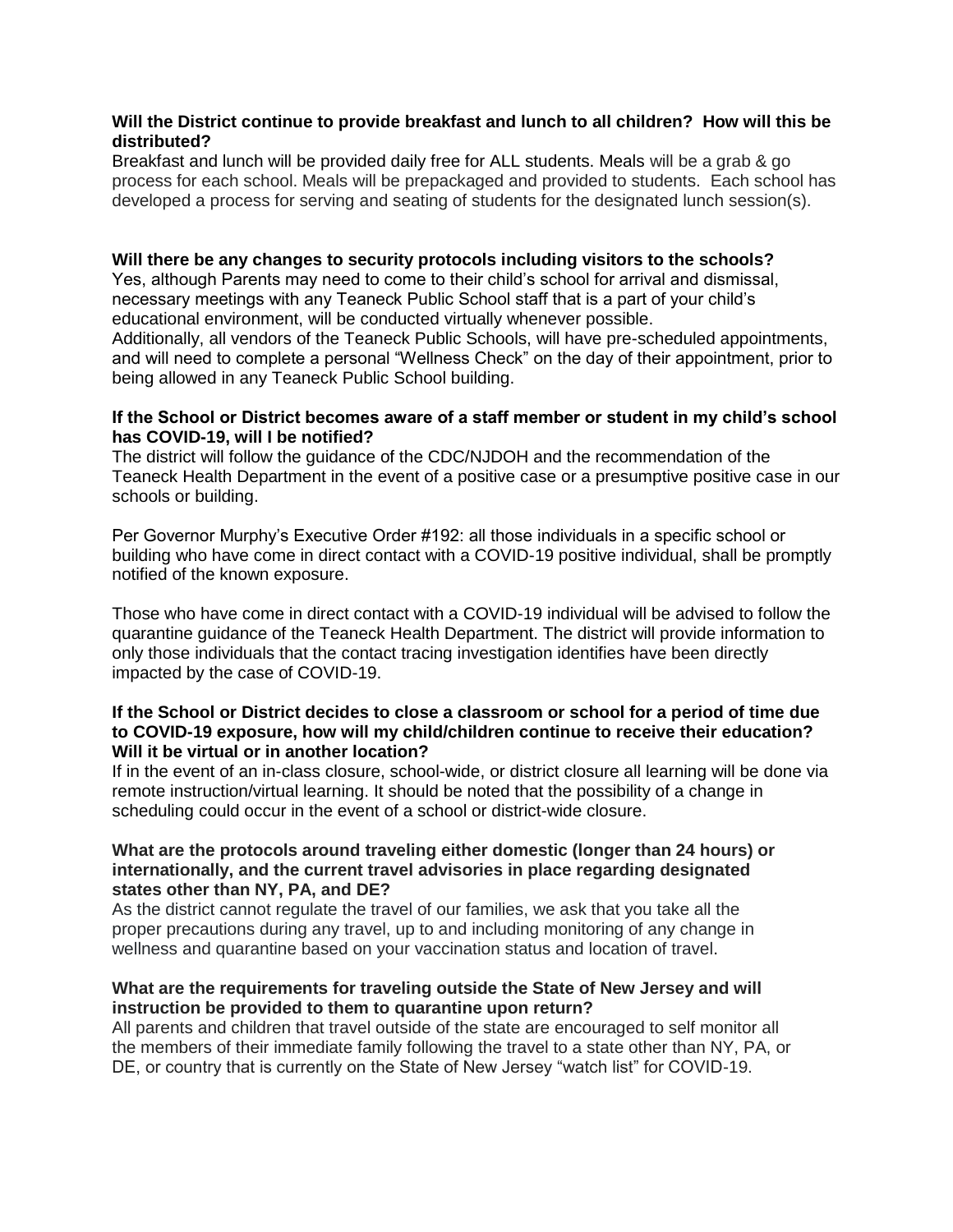#### **From an inclusion standpoint, will the anti-bullying and related policies be updated to address the stigma around a student having to quarantine or returning to school after being out to recover after testing positive?**

The Board of Education policy/regulation, 5512- HARASSMENT, INTIMIDATION, AND [BULLYING \(M\),](https://www.straussesmay.com/seportal/Public/DistrictPolicy.aspx?policyid=5512&search=Anti-Bullying&id=7da42070a501409683bdce41bdcbaaff) authorizes a prompt investigation of reports, violations, and complaints of harassment, intimidation, or bullying in accordance with the provisions of current law, N.J.S.A. 18A:37-15(b)6, including situations specific to COVID-19 status.

## **Will students need to get tested for COVID-19 prior to school opening and will they need any additional testing to take place during the school year?**

Students are encouraged to but will not be required to take a COVID-19 test when returning to school. In the event of an outbreak or cluster of COVID-19, the district may require such a test but only after receiving advice from the Teaneck Township Health Department.

#### **Will my student be required to stay home if someone in my household is diagnosed with Covid-19?**

Students will stay home (if unvaccinated) and report to the school nurse or building principal when someone in their household is diagnosed with Covid-19, being tested for Covid-19 or has Covid-19 compatible symptoms. If the student must quarantine, virtual/remote instruction will be provided.

#### **What are the procedures that the District will ask the school to follow if a teacher tests positive for COVID-19 during the school year?**

The district will follow the guidelines of the CDC and the recommendation of the Teaneck Health Department in the event of a positive case or a presumptive positive case in our schools or office.

Those who have come in contact with a COVID-19 individual will be advised to follow the guidelines of the Teaneck Health Department. The district will provide information to only those individuals that the Health Department identifies as being directly impacted by an incident.

## **If the above happens, what about if a child in that classroom has a sibling in another school?**

The district will follow the guidelines of the CDC and the recommendation of the Teaneck Health Department in the event of a positive case or a presumptive positive case in our schools or office.

Those who have come in contact with a COVID-19 individual will be advised to follow the guidelines of the Teaneck Health Department. The district will provide information to only those individuals that the Health Department identifies as being directly impacted by an incident.

## **Will students have use of lockers?**

Lockers will be used at Teaneck High School and Middle Schools.

## **Will a menu be given/posted weekly/monthly for parents about grab and go meals?**

Monthly menus will be posted on the website with all meals options for each day breakfast and lunch will be served.

## **What is the District's recommendation this year with regard to in-school volunteers?**